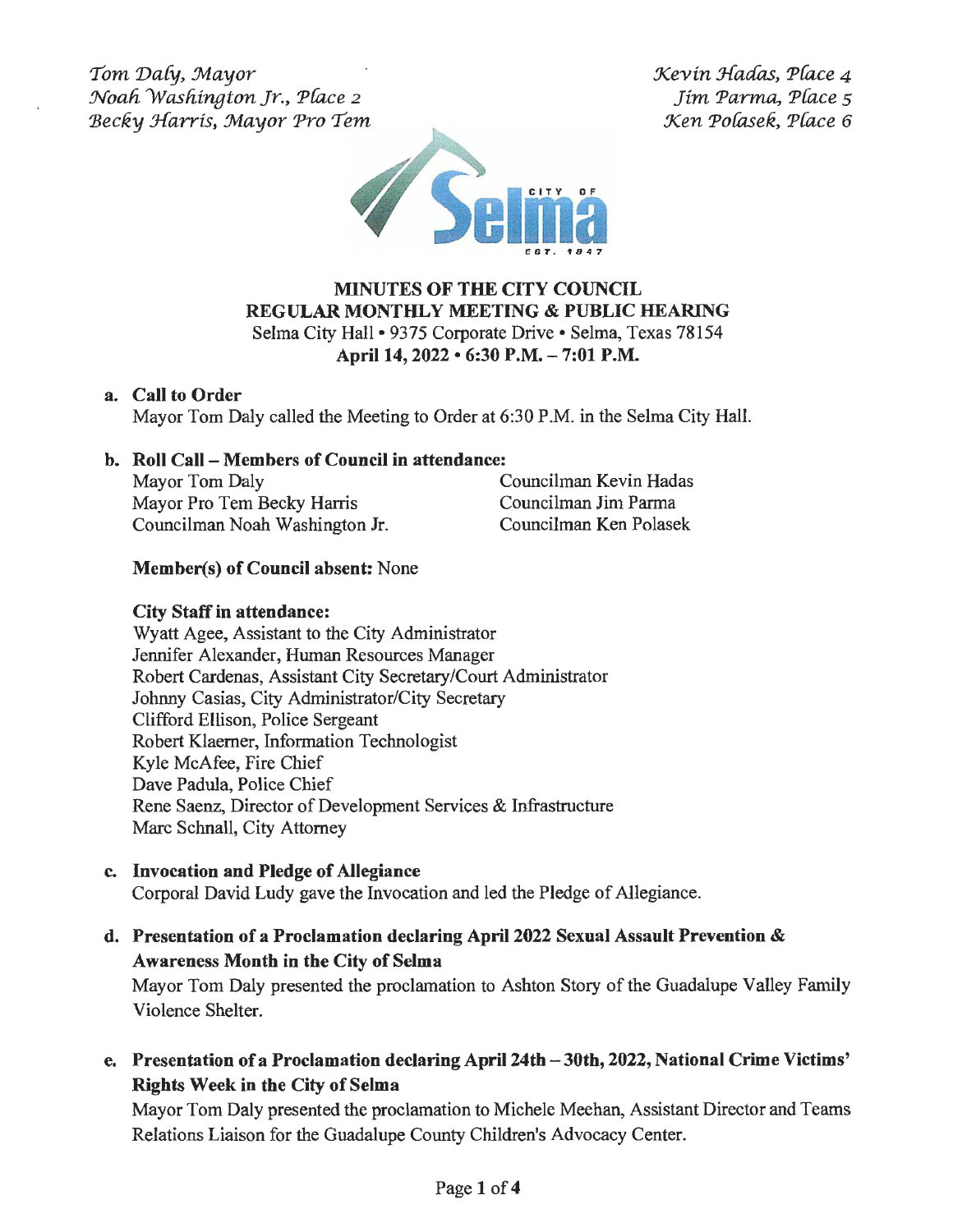**f. Presentation of a Proclamation declaring April 2022 Child Abuse Prevention** & **Awareness Month in the City of Selma** 

Mayor Tom Daly presented the proclamation to Michele Meehan, Assistant Director and Teams Relations Liaison for the Guadalupe County Children's Advocacy Center.

- **g. Recognition of the Graduating Class of the 6th Annual Citizens Police Academy**  Police Chief Dave Padula recognized the Graduating Class of the 6th Annual Citizens Police Academy.
- **h. Presentation of a 5-Year Service Award to Police Corporal Carlos Lopez**  Police Chief Dave Padula presented the service award to Police Corporal Carlos Lopez
- i. **Presentation of a 15-Year Service Award to Detective Sergeant Robert Wagner**  Police Chief Dave Padula presented the service award to Sergeant Robert Wagner
- **j. Presentation of a 20-Year Service Award to Detective Sergeant John Sorensen**  Police Chief Dave Padula presented the service award to Detective Sergeant John Sorensen

### **Report by Mayor Daly on Items of Community Interest**

Mayor Tom Daly thanked the Selma Historical & Parks Commission for organized and hosting the annual Selma Easter Egg Hunt. Lastly, Mayor Tom Daly reminded the audience about the annual Police Officers Memorial, scheduled for May 11, 2022.

### **Citizens to be Heard**

Mayor Tom Daly called upon the individuals who signed up to speak. First, Kate Koebbe, a Selma Historical & Parks Commission member, thanked the Mayor, City Council, and city staff for their support for the 2022 Easter Egg Hunt. Next, John Clark, a Selma Historical & Parks Commission member, thanked the City Council, city staff, and first responders for their service to Selma residents.

1. **Discussion/Possible Action on the Minutes of the Selma City Council Meeting and Public Hearing of March 10 10, 2022.** 

Mayor Pro Tern Becky Harris made a motion to approve the Minutes of the Selma City Council Meeting of March 10, 2022. Councilman Kevin Hadas seconded the motion. All members present voted in favor of the motion.

**2. Discussion Consideration and approval of an ordinance authorizing the issuance of "City of Selma, Texas Combination Tax and Limited Pledge Revenue Certificates of Obligation, Series 2022"; providing for the payment of said Certificates by the levy of an ad valorem tax upon all taxable property within the city and further securing said Certificates by a lien on and pledge of certain revenues of the city's utility system; prescribing the form, terms, conditions, and authorizing the execution of documents incident and related to the issuance, sale, and delivery of the Certificates; authorizing the execution of any necessary**  engagement agreement with the city's financial advisors and/or bond counsel; and other **matters in connection therewith.** 

Councilman Kevin Hadas made a motion to table the Ordinance authorizing the issuance of "City of Selma, Texas Combination Tax and Limited Pledge Revenue Certificates of Obligation, Series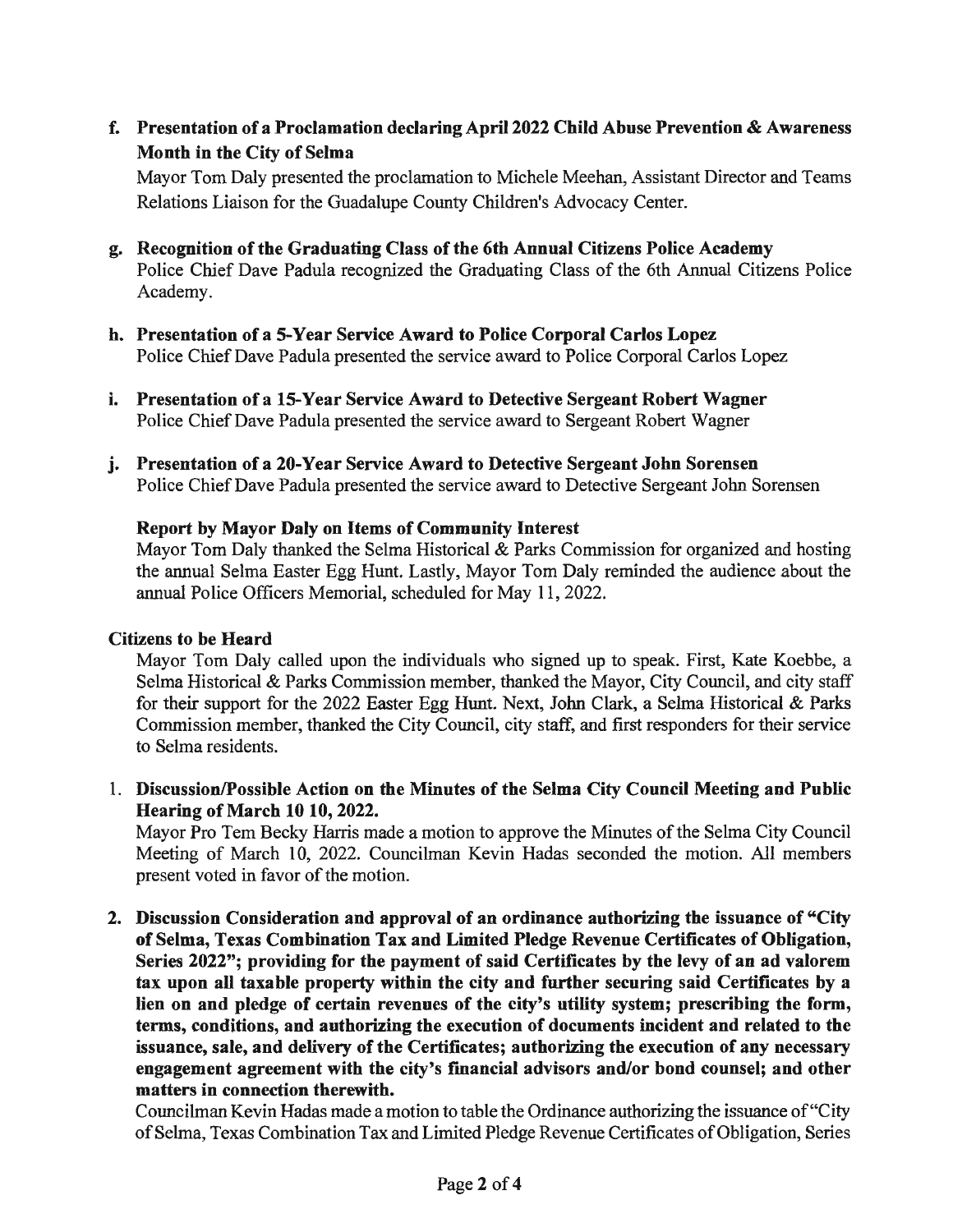2022". Mayor Pro Tern Becky Harris seconded the motion. All members present voted in favor of the motion.

**3. Discussion Consideration and approval of a resolution by the City Council of the City of Selma, Texas rescheduling the sale from April 14, 2022 to April 20, 2022 of obligations to be issued and designated as "City of Selma, Texas Combination Tax and Limited Pledge**  Revenue Certificates of Obligation, Series 2022"; and resolving other matters in connection **therewith.** 

Councilman Jim Parma made a motion to approve the resolution rescheduling to April 20, 2022 the sale of"City of Selma, Texas Combination Tax and Limited Pledge Revenue Certificates of Obligation, Series 2022". Councilman Ken Polasek seconded the motion. All members present voted in favor of the motion.

#### 4. **Operational Update by Ms. Angela Cooper, General Manager, Retama Park.**

Ms. Angela Cooper was pleased to announce that Retama Park's construction will begin on Monday, April 18, 2022, and thanked the City Council and city staff for their support. Next, Ms. Angela Cooper informed the audience that live quarter horse racing is scheduled to begin on June 30, 2022, and the annual fireworks show is scheduled for Saturday, July 2, 2022. The operational update was for informational purposes; therefore, no action was taken by the Council.

**5. Discussion/Possible Action on an award of a contract for construction of a Heroes Memorial Plaza to be located** in **front of the Selma City Hall.** 

Councilman Noah Washington Jr. made a motion to award a contract to Seidel Construction for a construction cost of \$835,000 but not to exceed \$850,000, the latter amount accounting for a construction contingency, and to give the authority to the City Administrator to negotiate and execute said contract. Councilman Kevin Hadas seconded the motion. All members present voted in favor of the motion.

6. **Discussion/Possible Action on Ordinance Number 041422-01, an ordinance amending**  Ordinance Number 120921-02 in regard to the rezoning of the property legally described **as Lot 1A, Olympia Business Park, Unit** 7, **City of Selma, Guadalupe County, Texas, from LI and C-2 to LI, to correct the street address of such property.** 

Councilman Ken Polasek made a motion to approve Ordinance Number 041422-01, as presented. Councilman Kevin Hadas seconded the motion. All Members present voted in favor of the motion.

7. **Presentation by Mrs. Debbie Frasier, Certified Public Accountant with Armstrong** & **Vaughan, on the Annual Financial Audit for the period ending October 31, 2021, and discussion/possible action on the Annual Financial Audit for the period ending October 31, 2021.** 

Ms. Debbie Fraser commended the City of Selma staff member Hortencia Lozano for her help during the Annual Financial Audit. Ms. Fraser provided an overview of the Annual Financial Audit for the period ending October 31, 2021. The audit received an unmodified (clean) opinion, which is the best opinion that can be given for an independent audit. However, Mrs. Frasier did modify the report because Armstrong & Vaughan does not include the Retarna Development Corporation in the city's financial statements. The city's assets exceeded the liabilities by 41.6 million dollars in governmental activities as of October 31, 2021. The City's Net Position